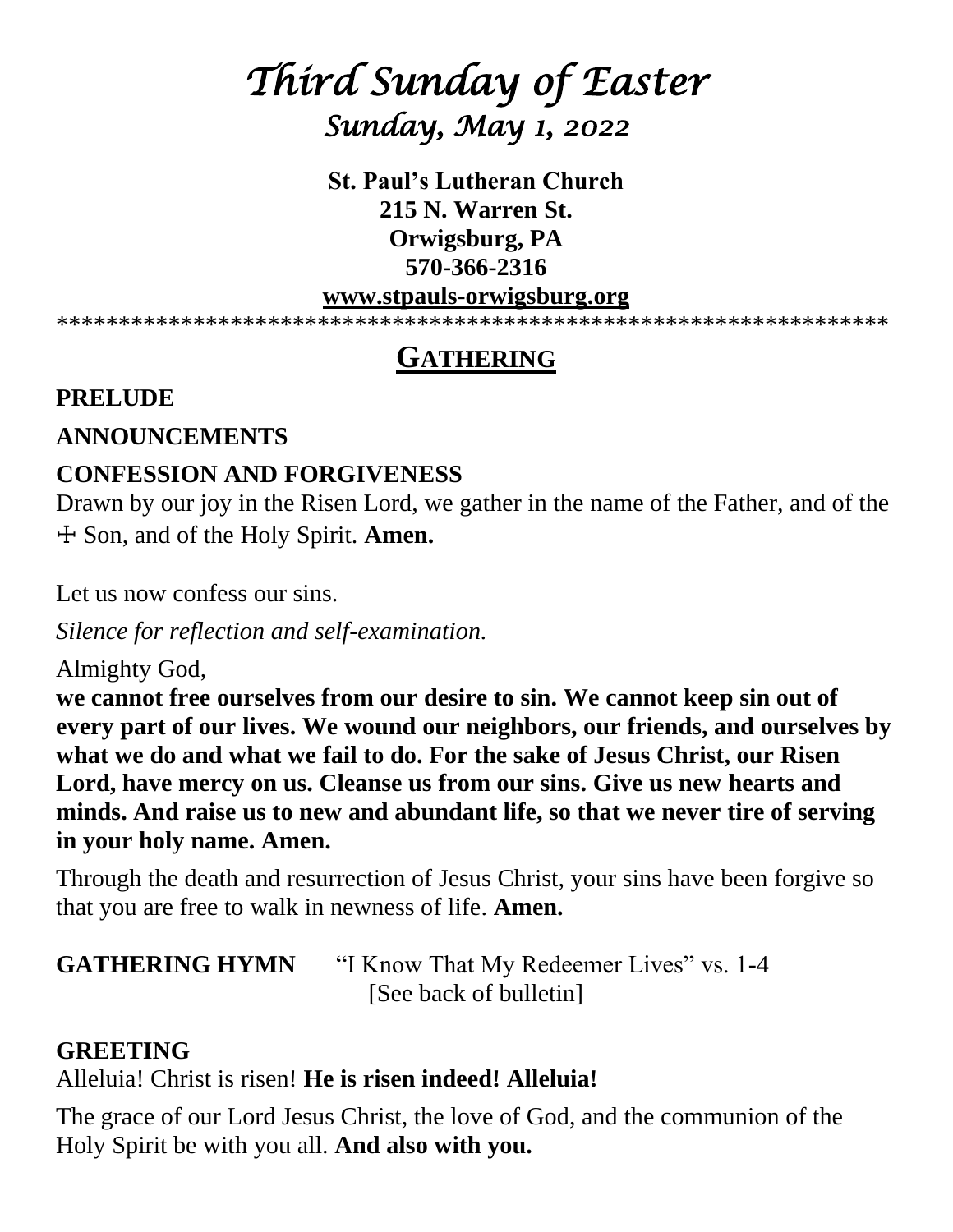**HYMN OF PRAISE** "He Is Lord" (Sing once quietly, then repeat loudly)



## **PRAYER OF THE DAY**

Ever-living God, by the resurrection of your Son you have lifted this fallen world and rescued us from the hopelessness of eternal death. Grant your faithful people a share in the joys that will never end, through your Son, Jesus Christ, our Savior and Lord, who lives and reigns with you and the Holy Spirit, one God, now and forever. **Amen.**

## **WORD**

#### **A Reading from Acts**

<sup>1</sup>Saul, still breathing threats and murder against the disciples of the Lord, went to the high priest  $2$  and asked him for letters to the synagogues at Damascus, so that if he found any who belonged to the Way, men or women, he might bring them bound to Jerusalem. <sup>3</sup>Now as he was going along and approaching Damascus, suddenly a light from heaven flashed around him. <sup>4</sup>He fell to the ground and heard a voice saying to him, "Saul, Saul, why do you persecute me?" <sup>5</sup>He asked, "Who are you, Lord?" The reply came, "I am Jesus, whom you are persecuting. <sup>6</sup>But get up and enter the city, and you will be told what you are to do."  $[7$ The men who were traveling with him stood speechless because they heard the voice but saw no one. <sup>8</sup>Saul got up from the ground, and though his eyes were open, he could see nothing; so they led him by the hand and brought him into Damascus. <sup>9</sup>For three days he was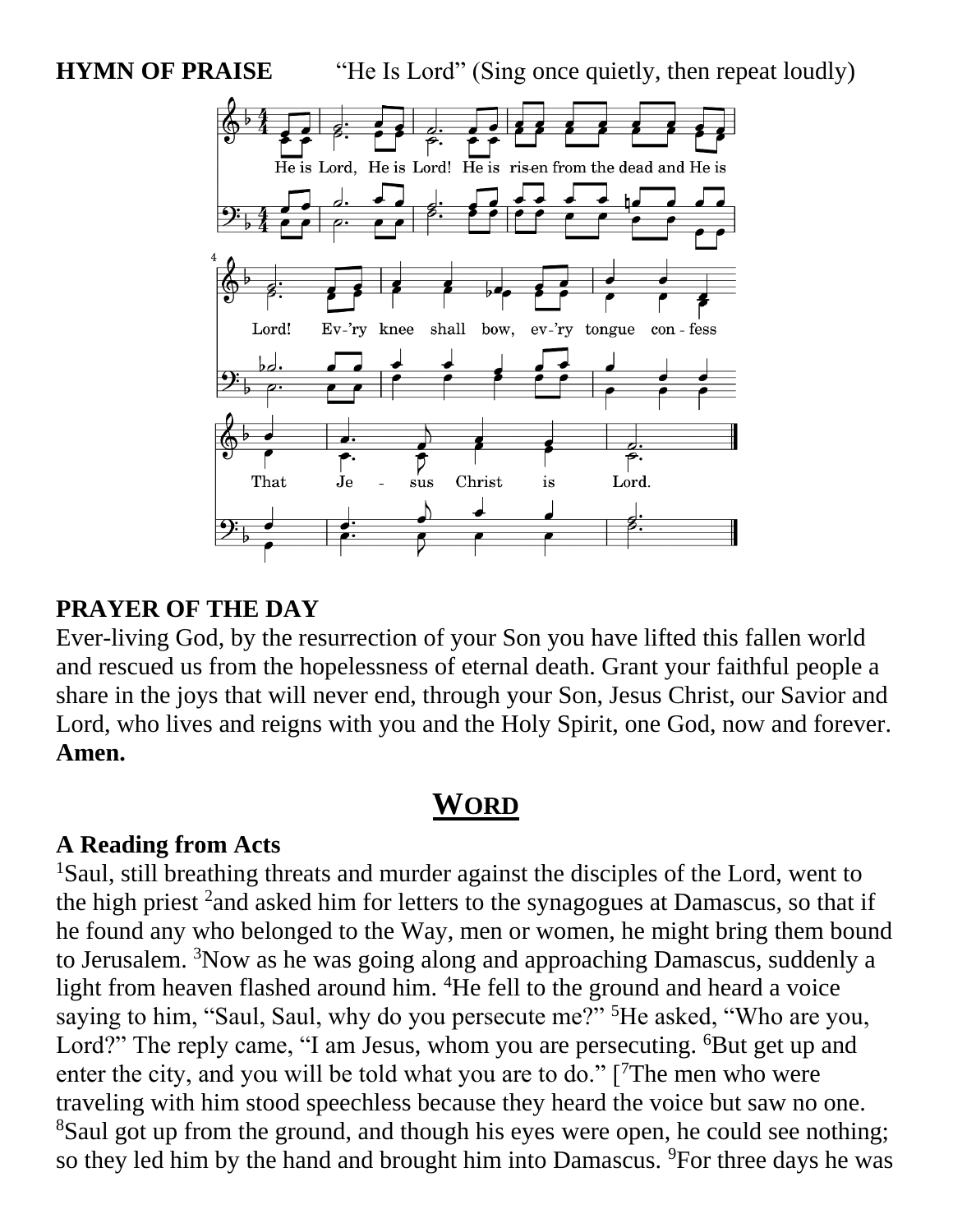without sight, and neither ate nor drank.

 $10$ Now there was a disciple in Damascus named Ananias. The Lord said to him in a vision, "Ananias." He answered, "Here I am, Lord." <sup>11</sup>The Lord said to him, "Get up and go to the street called Straight, and at the house of Judas look for a man of Tarsus named Saul. At this moment he is praying, <sup>12</sup>and he has seen in a vision a man named Ananias come in and lay his hands on him so that he might regain his sight." <sup>13</sup>But Ananias answered, "Lord, I have heard from many about this man, how much evil he has done to your saints in Jerusalem; <sup>14</sup> and here he has authority from the chief priests to bind all who invoke your name." <sup>15</sup>But the Lord said to him, "Go, for he is an instrument whom I have chosen to bring my name before Gentiles and kings and before the people of Israel; <sup>16</sup>I myself will show him how much he must suffer for the sake of my name." <sup>17</sup>So Ananias went and entered the house. He laid his hands on Saul and said, "Brother Saul, the Lord Jesus, who appeared to you on your way here, has sent me so that you may regain your sight and be filled with the Holy Spirit." <sup>18</sup>And immediately something like scales fell from his eyes, and his sight was restored. Then he got up and was baptized,  $^{19}$ and after taking some food, he regained his strength.

For several days he was with the disciples in Damascus, <sup>20</sup>and immediately he began to proclaim Jesus in the synagogues, saying, "He is the Son of God."] (Acts 9:1–6 [7–20])

The Word of the Lord. **Thanks be to God.**

## **PSALM 30 (Read Responsively)**

I will exalt you, O LORD, because you have lifted me up and have not let my enemies triumph over me.

**O LORD my God, I cried out to you, and you restored me to health.** You brought me up, O LORD, from the dead; you restored my life as I was going down to the grave. **Sing praise to the LORD, all you faithful; give thanks in holy remembrance.** God's wrath is short; God's favor lasts a lifetime. Weeping spends the night, but joy comes in the morning. **While I felt secure, I said, "I shall never be disturbed.** You, LORD, with your favor, made me as strong as the mountains." Then you hid your face, and I was filled with fear. **I cried to you, O LORD; I pleaded with my Lord, saying,**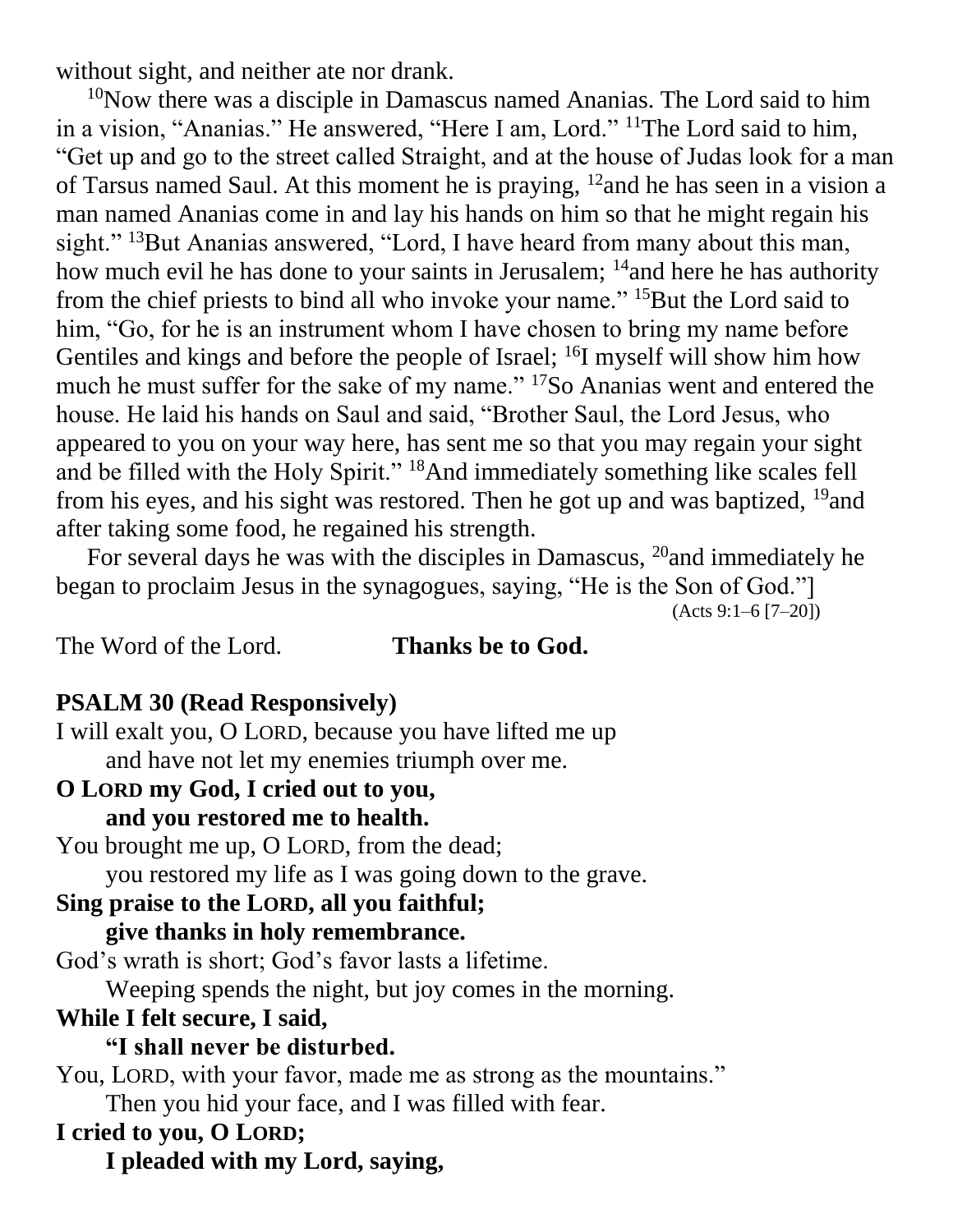"What profit is there in my blood, if I go down to the pit?

Will the dust praise you or declare your faithfulness?

## **Hear, O LORD, and have mercy upon me; O LORD, be my helper."**

You have turned my wailing into dancing;

you have put off my sackcloth and clothed me with joy.

## **Therefore my heart sings to you without ceasing;**

## **O LORD my God, I will give you thanks forever.**

## **A Reading from Revelation**

<sup>11</sup>Then I looked, and I heard the voice of many angels surrounding the throne and the living creatures and the elders; they numbered myriads of myriads and thousands of thousands,  $\frac{12}{\text{sing}}$  with full voice,

"Worthy is the Lamb that was slaughtered

to receive power and wealth and wisdom and might

and honor and glory and blessing!"

<sup>13</sup>Then I heard every creature in heaven and on earth and under the earth and in the sea, and all that is in them, singing,

"To the one seated on the throne and to the Lamb

be blessing and honor and glory and might

forever and ever!"

<sup>14</sup>And the four living creatures said, "Amen!" And the elders fell down and worshiped. (Revelation 5:11–14)

The Word of the Lord. **Thanks be to God.** 

**GOSPEL ACCLAMATION** Christ Is Risen! Alleluia!

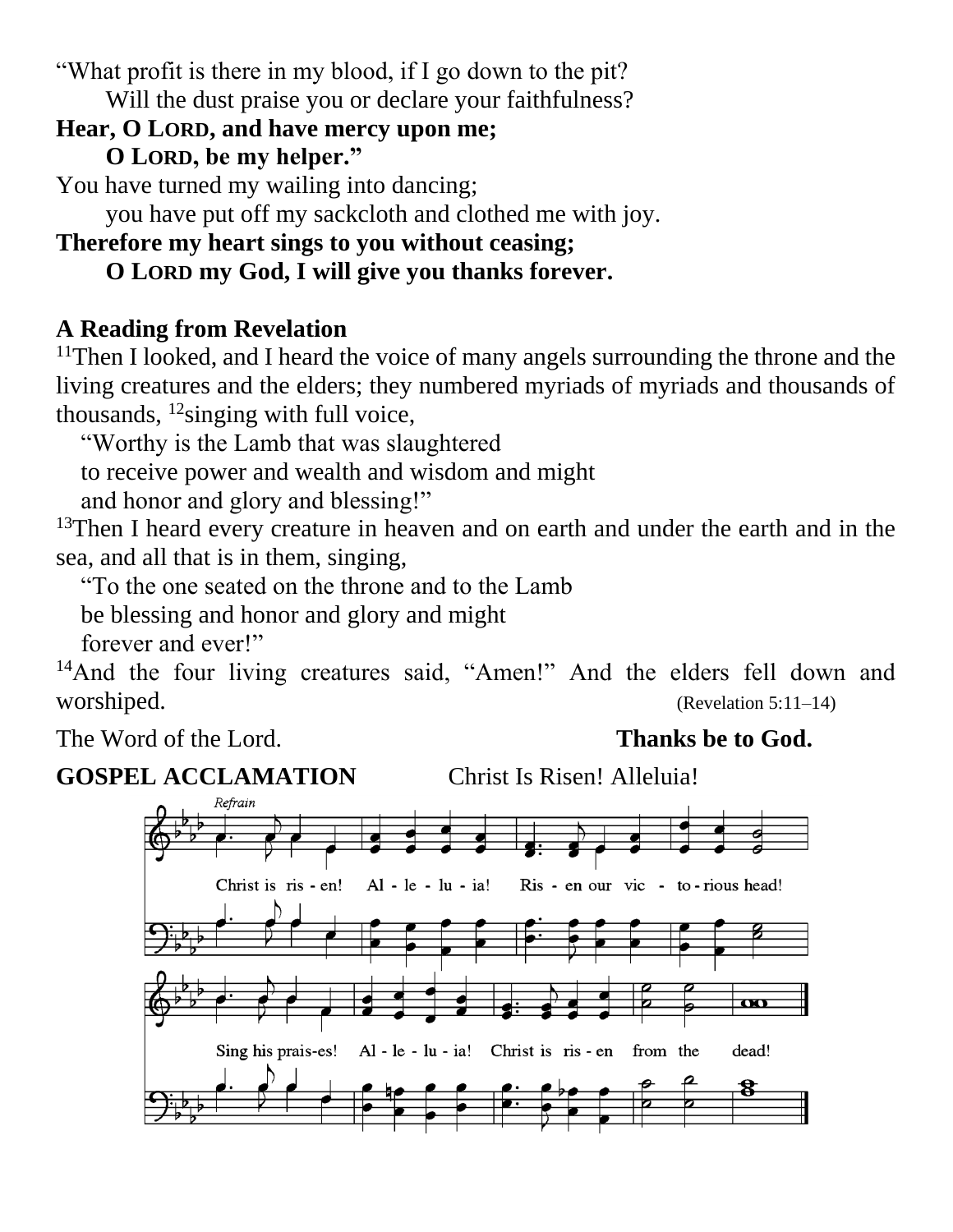## **GOSPEL**

The Holy Gospel according to St. John. **Glory to you, O Lord.** 

<sup>1</sup>After [he appeared to his followers in Jerusalem,] Jesus showed himself again to the disciples by the Sea of Tiberias; and he showed himself in this way. <sup>2</sup>Gathered there together were Simon Peter, Thomas called the Twin, Nathanael of Cana in Galilee, the sons of Zebedee, and two others of his disciples. <sup>3</sup>Simon Peter said to them, "I am going fishing." They said to him, "We will go with you." They went out and got into the boat, but that night they caught nothing.

4 Just after daybreak, Jesus stood on the beach; but the disciples did not know that it was Jesus. <sup>5</sup>Jesus said to them, "Children, you have no fish, have you?" They answered him, "No." <sup>6</sup>He said to them, "Cast the net to the right side of the boat, and you will find some." So they cast it, and now they were not able to haul it in because there were so many fish. <sup>7</sup>That disciple whom Jesus loved said to Peter, "It is the Lord!" When Simon Peter heard that it was the Lord, he put on some clothes, for he was naked, and jumped into the sea. <sup>8</sup>But the other disciples came in the boat, dragging the net full of fish, for they were not far from the land, only about a hundred yards off.

<sup>9</sup>When they had gone ashore, they saw a charcoal fire there, with fish on it, and bread. <sup>10</sup>Jesus said to them, "Bring some of the fish that you have just caught." <sup>11</sup>So Simon Peter went aboard and hauled the net ashore, full of large fish, a hundred fifty-three of them; and though there were so many, the net was not torn. <sup>12</sup> Jesus said to them, "Come and have breakfast." Now none of the disciples dared to ask him, "Who are you?" because they knew it was the Lord. <sup>13</sup> Jesus came and took the bread and gave it to them, and did the same with the fish. <sup>14</sup>This was now the third time that Jesus appeared to the disciples after he was raised from the dead.

<sup>15</sup>When they had finished breakfast, Jesus said to Simon Peter, "Simon son of John, do you love me more than these?" He said to him, "Yes, Lord; you know that I love you." Jesus said to him, "Feed my lambs." <sup>16</sup>A second time he said to him, "Simon son of John, do you love me?" He said to him, "Yes, Lord; you know that I love you." Jesus said to him, "Tend my sheep." <sup>17</sup>He said to him the third time, "Simon son of John, do you love me?" Peter felt hurt because he said to him the third time, "Do you love me?" And he said to him, "Lord, you know everything; you know that I love you." Jesus said to him, "Feed my sheep. <sup>18</sup>Very truly, I tell you, when you were younger, you used to fasten your own belt and to go wherever you wished. But when you grow old, you will stretch out your hands, and someone else will fasten a belt around you and take you where you do not wish to go." <sup>19</sup>(He said this to indicate the kind of death by which he would glorify God.) After this he said to him, "Follow me." (John 21:1–19)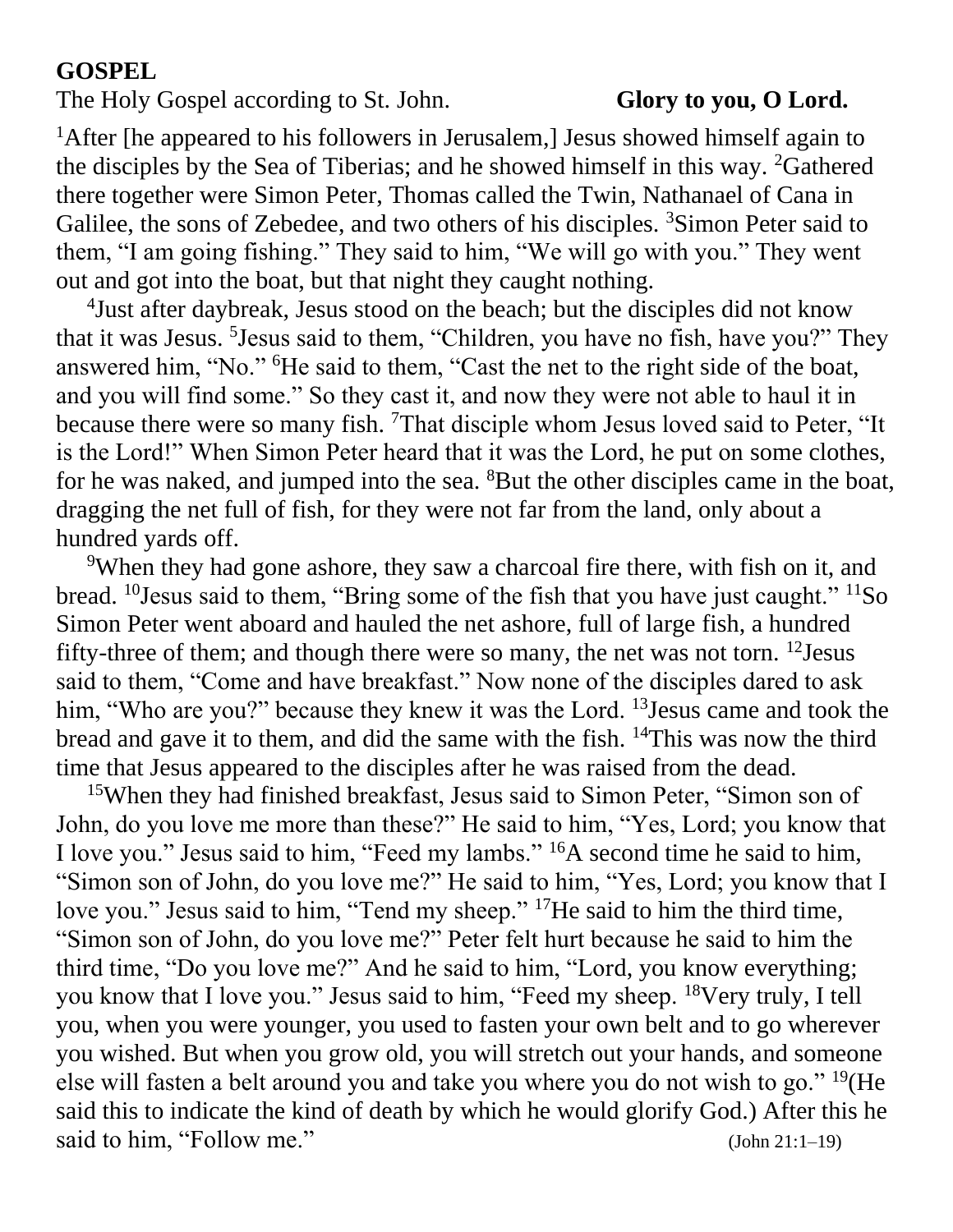The Gospel of the Lord. **Praise to you, O Christ.**

## **SERMON**

**HYMN OF THE DAY** "Son of God, Eternal Savior" [See back of bulletin

## **THE NICENE CREED (Read in Unison)**

We believe in one God, the Father, the Almighty, maker of heaven and earth, of all that is, seen and unseen. We believe in one Lord, Jesus Christ, the only Son of God, eternally begotten of the Father, God from God, Light from Light, true God from true God, begotten, not made, of one Being with the Father. Through him all things were made. For us and for our salvation he came down from heaven; by the power of the Holy Spirit he became incarnate from the virgin Mary, and was made man. For our sake he was crucified under Pontius Pilate; he suffered death and was buried. On the third day he rose again in accordance with the Scriptures; he ascended into heaven and is seated at the right hand of the Father. He will come again in glory to judge the living and the dead, and his kingdom will have no end. We believe in the Holy Spirit, the Lord, the giver of life, who proceeds from the Father and the Son. With the Father and the Son he is worshiped and glorified, He has spoken through the prophets. We believe in one holy catholic and apostolic Church. We acknowledge one Baptism for the forgiveness of sins. We look for the resurrection of the dead, and the life of the world to come. Amen.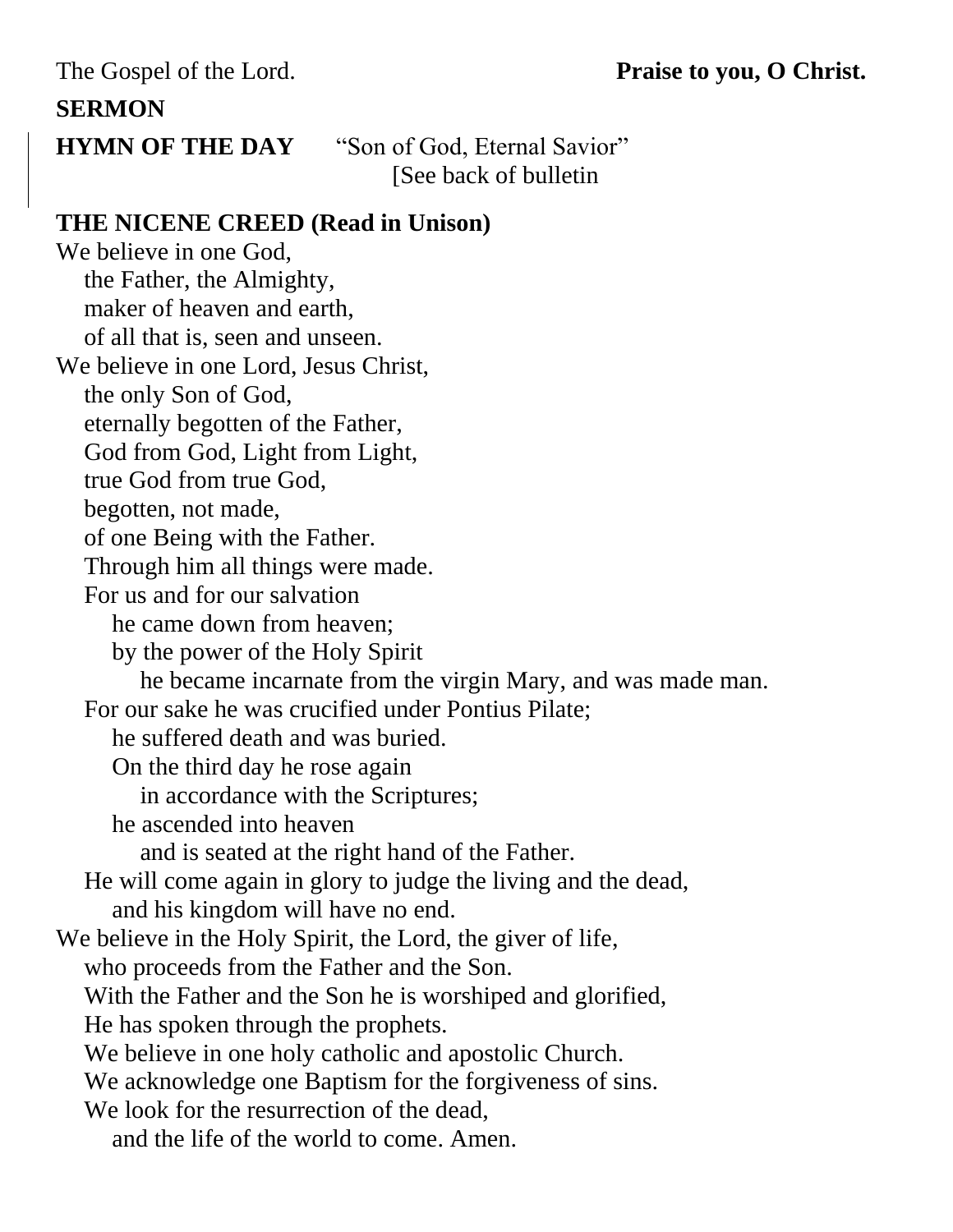## **PRAYERS OF INTERCESSION**

Trusting God's promise of new life, we pray for the renewal of the church, the world, and all of creation.

## *A brief silence.*

You come to your people in your Word and Sacraments. Help to celebrate our unity in Christ Jesus with every believer throughout the world. Hear us, O God. **Your mercy is great.**

You have defeated the power of evil by the death of your Son. Come to the aid of all those who face injustice and discrimination. Strengthen us by your Holy Spirit so that we may witness your justice and truth. Hear us, O God. **Your mercy is great.**

You have set us free through the blood of the Lamb. Help us to use our freedom to do all that is needed. Teach us to protect your good creation and treasure all living things that you have made. Hear us, O God. **Your mercy is great.**

You have brought healing to the wounded and new life to the dead. Help us to grieve with those who mourn, to comfort those who are anxious, and to bring hope to those who despair. We pray for everyone on our prayer list, the people of Ukraine, and all who suffer. Hear us, O God. **Your mercy is great.**

You have fashioned and made us in your image and likeness. Help us to recognize your presence in those who are different from us. Help us to appreciate and value our kinship with even those who may see us as enemies. Hear us, O God. **Your mercy is great.**

You give us the promise of salvation in bread which is broken and in a cup which is shared. Keep us faithful to you, now and at the hour of our death. Hear us, O God. **Your mercy is great.**

*(The Pastor concludes):* We commend these and all our prayers to you, O God. Come near to us with your saving help, for the sake of Jesus Christ, our risen Lord. **Amen.**

## **PEACE**

The peace of the risen Christ be with you always. **And also with you.**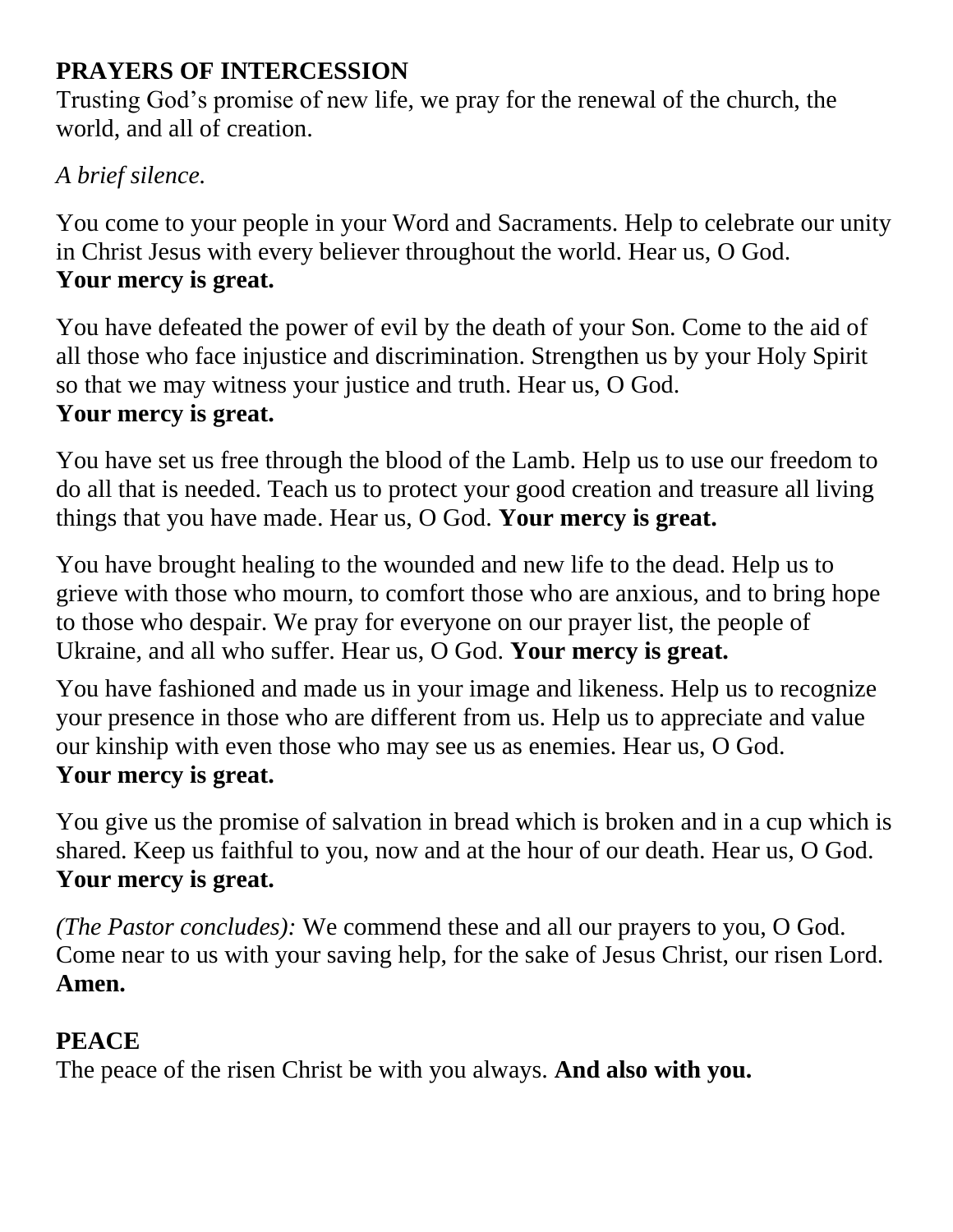## **OFFERING**



## **OFFERTORY PRAYER**

Risen Lord, as you broke bread with the disciples on the shore, reveal yourself to us as you meet us in this simple meal. Nourish us so that we follow you, and feed the hungry, comfort the weary, and share your message of abundant new life. **Amen.**

**MEAL**

#### **GREAT THANKSGIVING**

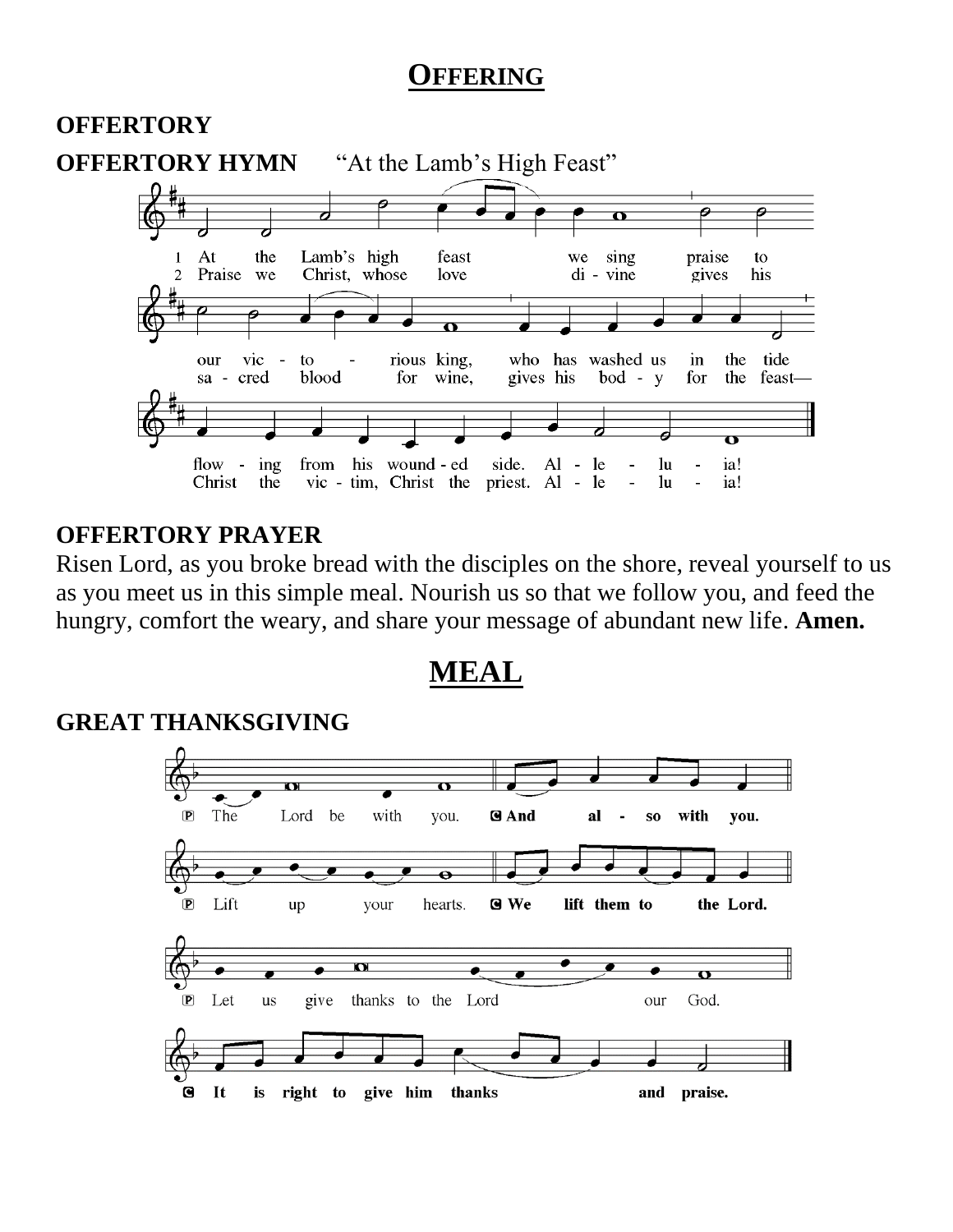It is indeed right and salutary that we should in all times and all places offer thanks and praise to you, O Lord, Holy Father, almighty and ever-living God. But chiefly we are bound to praise you for the glorious resurrection of our Lord; for he is the true Passover Lamb who gave himself to take away our sin, who by his death has destroyed death, and by his rising has brought us to eternal life. And so, with Mary Magdalene and Peter and all the witnesses of the resurrection, with earth and sea and all their creatures, and with angels and archangels, cherubim and seraphim, we praise your name and join their unending hymn:

## **SANCTUS**



## **WORDS OF INSTITUTION**

In the night in which he was betrayed, our Lord Jesus took bread, and gave thanks; broke it, and gave it to his disciples, saying: Take and eat; this is my body, given for you. Do this for the remembrance of me.

Again, after supper, he took the cup, gave thanks, and gave it for all to drink, saying: This cup is the new covenant in my blood, shed for you and for all people for the forgiveness of sin. Do this for the remembrance of me.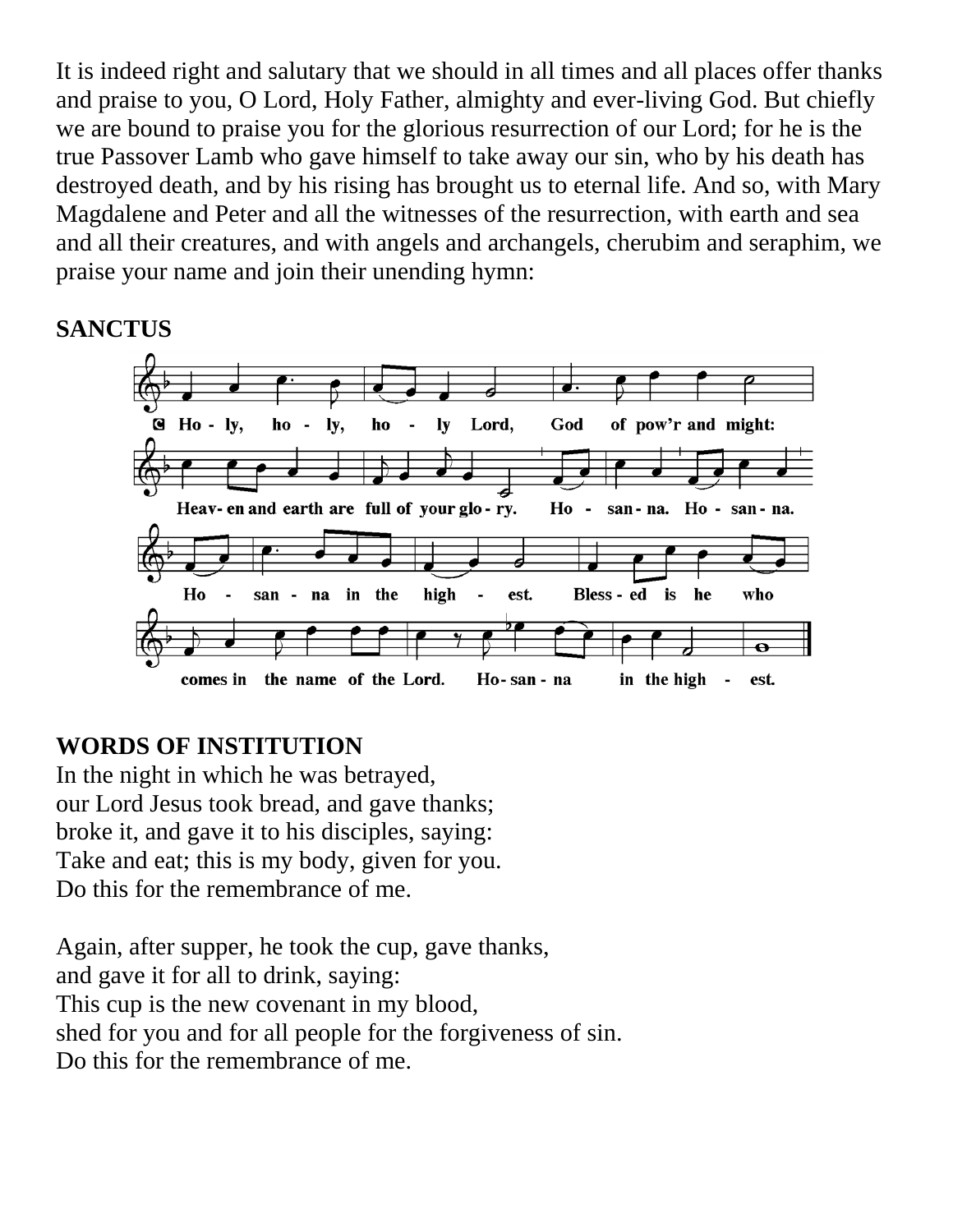## **THE LORD'S PRAYER (read in unison)**

Our Father, who art in heaven, hallowed be thy name, thy kingdom come, thy will be done, on earth as it is in heaven. Give us this day our daily bread; and forgive us our trespasses, as we forgive those who trespass against us; and lead us not into temptation, but deliver us from evil. For thine is the kingdom, and the power, and the glory, forever and ever. Amen.

## **INVITATION TO COMMUNION**

Christ is risen from the dead. All are welcome at his table. **Alleluia! Let us come to the feast.**

#### *INSTRUCTIONS*

*All who are baptized and seek forgiveness of their sins and the promise of eternal life in Jesus Christ, are welcomed to receive the Sacrament of Holy Communion. We share the Sacrament by intinction, that is, by allowing communicants to dip a wafer of bread (the Body of Christ) into a chalice of wine (the Blood of Christ) before they consume it. Those who are unable to come forward may receive the Sacrament as they sit in their pews. If you (or your child) would like to receive a blessing rather than the Sacrament, please come forward and say, "A blessing," or cross your arms over your chest.*

## **AGNUS DEI**

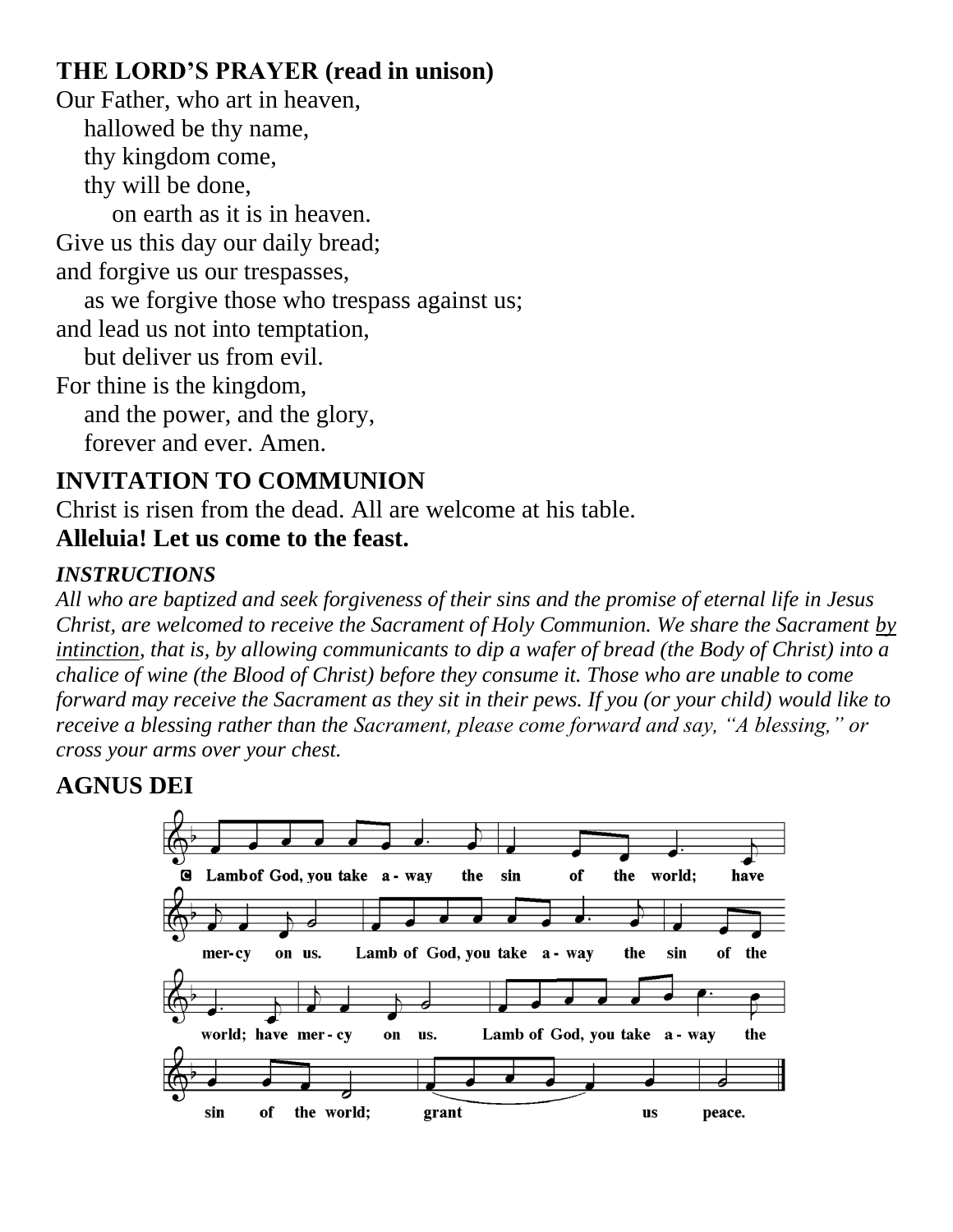**COMMUNION HYMN** "Here I Am, Lord"

[See back of bulletin]

## **TABLE BLESSING**

The body and blood of our Lord Jesus Christ strengthen you and keep you in his grace. **Amen.**

## **PRAYER AFTER COMMUNION**

Living God, you have greeted us in our brokenness and nourished us with the body of Christ, broken for our sake. Risen to new life with you, send us now to bear your healing love into the wounded world, in the name of our risen Savior and Lord. **Amen.**

## **SENDING**

## **BLESSING**

Almighty God, Father, ☩ Son, and Holy Spirit, bless you now and forever. **Amen.**

**SENDING HYMN** "Now All the Vault of Heav'n Resounds" [See back of bulletin]

## **THE DISMISSAL**

Alleluia! Christ is risen! **He is risen indeed! Alleluia!**

You are the body of Christ. Go in peace. Share the good news. **Thanks be to God.**

## **POSTLUDE**

Our Liturgy and Music are used by permission through Augsburg Fortress License #20611. **\*\*\*\*\*\*\*\*\*\*\*\*\*\*\*\*\*\*\*\*\*\*\*\*\*\*\*\*\*\*\*\*\*\*\*\*\*\*\*\*\*\*\*\*\*\*\*\*\*\*\*\*\*\*\*\*\*\*\*\*\*\*\*\*\*\*\***

**Introduction to the Day:** Wading in the water (remembering baptism) and eating with Jesus (celebrating holy communion) is our weekly encounter with the risen Christ. Jesus asks us again and again: Do you love me? And Jesus invites us, again and again, to follow him, bringing the Easter life to others. **\*\*\*\*\*\*\*\*\*\*\*\*\*\*\*\*\*\*\*\*\*\*\*\*\*\*\*\*\*\*\*\*\*\*\*\*\*\*\*\*\*\*\*\*\*\*\*\*\*\*\*\*\*\*\*\*\*\*\*\*\*\*\*\*\*\*\***

**Chancel flowers** are presented in honor of grandson, Nate Dixon, by grandparents Stu and Danielle Richards.

**Bulletins** are presented in memory of Charles A. Pitts, Jr. by the Withers family.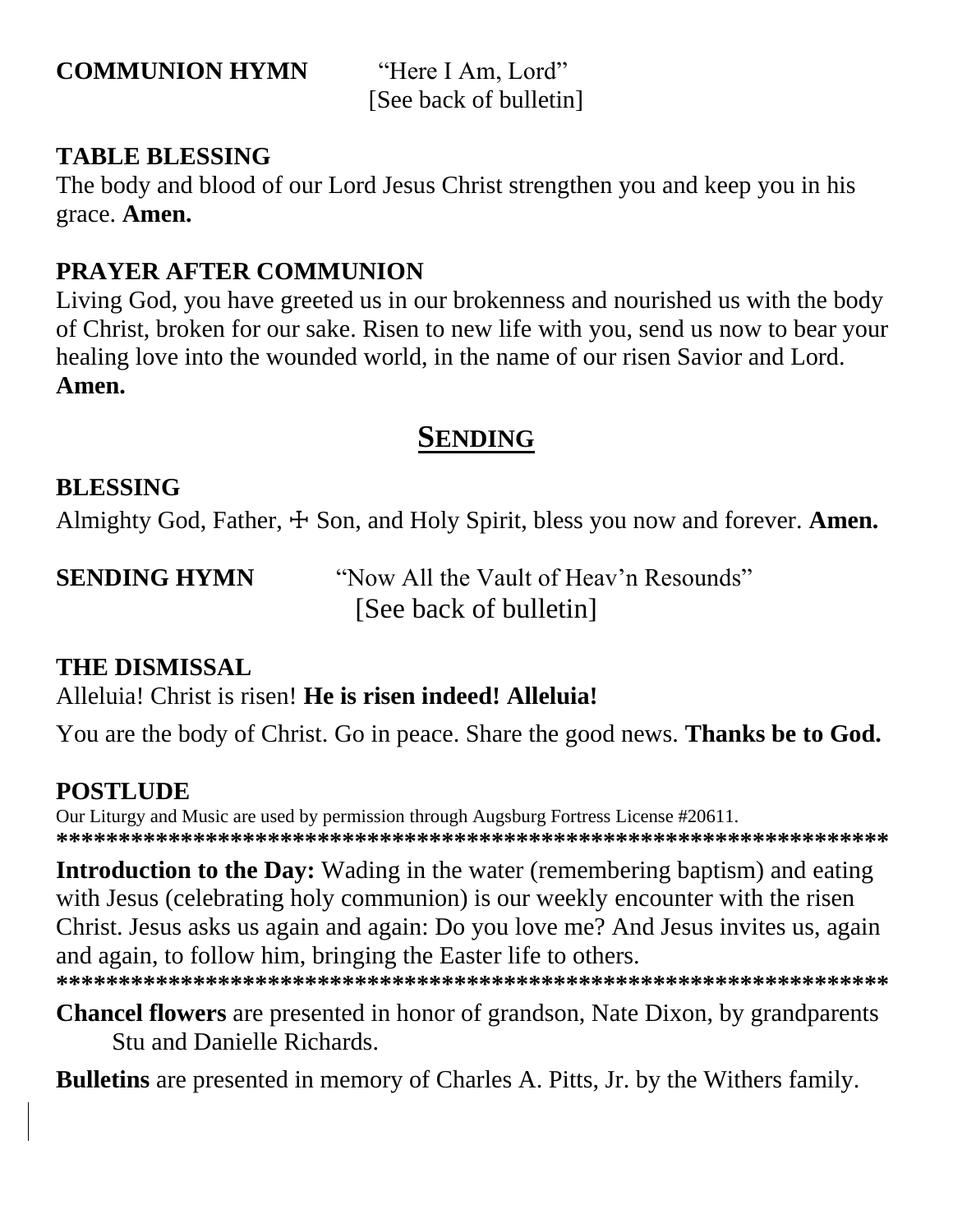### **SERVING THIS SUNDAY (5/1/22) 8:00 AM**

GREETER: Pastor Mike; LECTOR: Ruth Ann Withers COMMUNION ASST.: Ruth Ann Withers

## **10:30 AM**

GREETER: Sarah Eger; USHER: Karen Travor; LECTOR: Doug Travor COMMUNION ASSISTANT: Christine Long ALTAR GUILD: Tina Butler and Chris Long COUNTERS: Gwen Wehr, Tom Wehr, and Glenda Bright

## **SERVING NEXT SUNDAY (5/08/22) 8:00 AM**

GREETER: TBA; LECTOR: Ruth Ann Withers COMMUNION ASSISTANT: Ruth Ann Withers

## **10:30 AM**

GREETER: Deb Bolinsky; USHER: Tina Butler; LECTOR: Eric Eger COMMUNION ASSISTANT: Wayne Lutsey ALTAR GUILD: Joyce O'Rourke and Jean Premich COUNTERS: Rosalie Wingle, Marlene Eidam, and Diane Brobst

| THIS WEEK AT ST. PAUL'S |                                                      |                                                                                                          |
|-------------------------|------------------------------------------------------|----------------------------------------------------------------------------------------------------------|
| Sunday, May 1           | $8:00 \text{ AM}$<br>$9:15 \text{ AM}$<br>10:30 AM   | Worship with Holy Communion<br><b>Adult Forum</b><br>Worship with Holy Communion                         |
| Wednesday, May 4        | $6:00 \text{ PM}$<br>$7:00$ PM                       | <b>Bell Choir</b><br><b>Chancel Choir</b>                                                                |
| Thursday, May 5         | 6:30 PM                                              | <b>STiC</b>                                                                                              |
| Friday, May 6           | 9:00 AM                                              | STIC SRT Walk in Landingville                                                                            |
| Saturday, May 7         | 5:30 PM                                              | Worship                                                                                                  |
| Sunday, May 8           | 8:00 AM<br>$9:15 \text{ AM}$<br>10:30 AM<br>10:30 AM | Worship with Holy Communion<br><b>Adult Forum</b><br>Worship with Holy Communion<br><b>Sunday School</b> |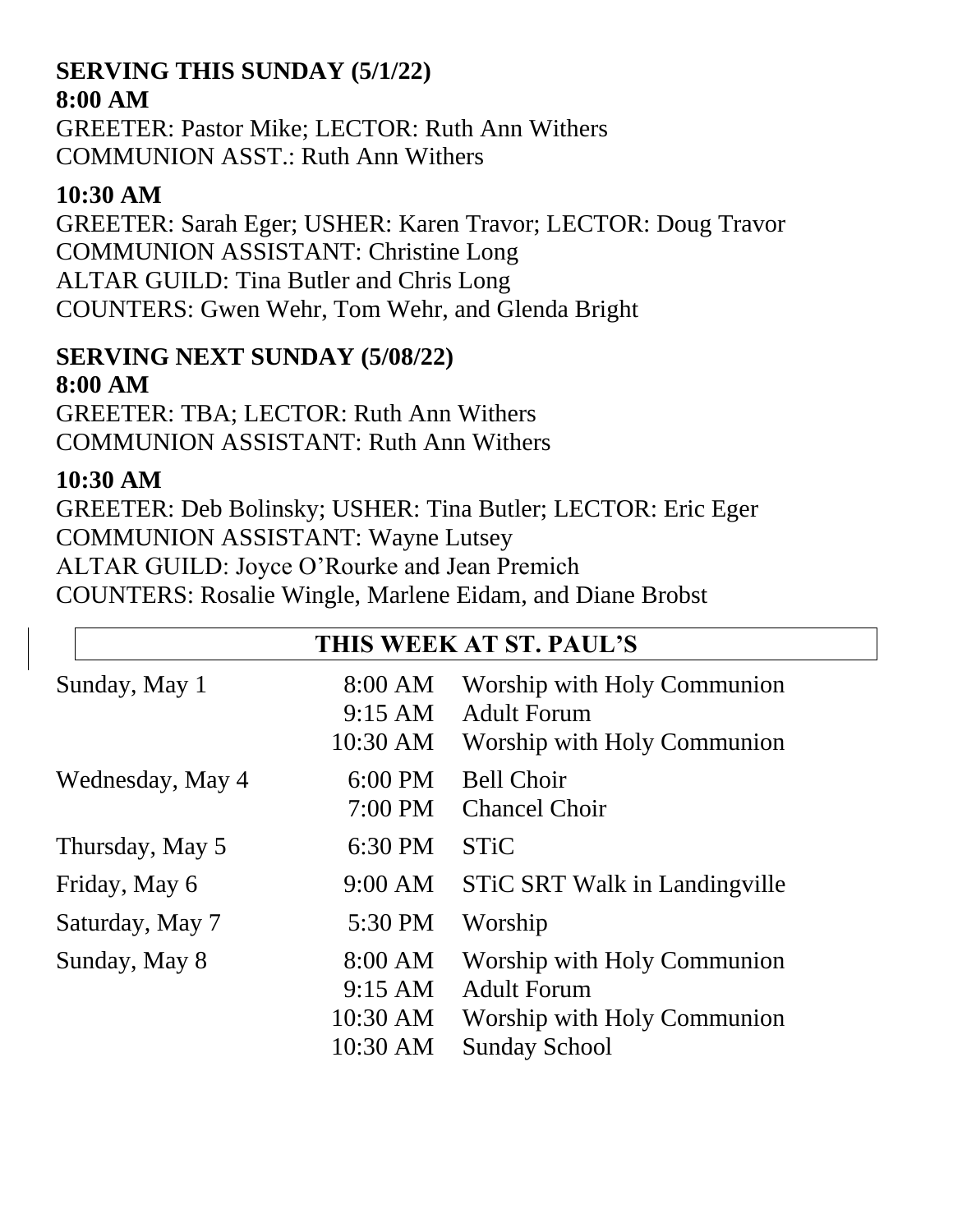GATHERING HYMN "I Know That My Redeemer Lives" vs. 1-4



## **SUNDAY SCHOOL!**

We continue to host a Sunday School for children every second Sunday of the month. Children ages 1-10 are invited to join us during the 10:30 a.m. service on Sunday, May 8, for Bible stories, crafts, a snack, fun, and fellowship. Teenagers are also invited to participate as helpers. Please contact Sarah Eger at 570-394-3522 or [swoodring86@hotmail.com.](mailto:swoodring86@hotmail.com)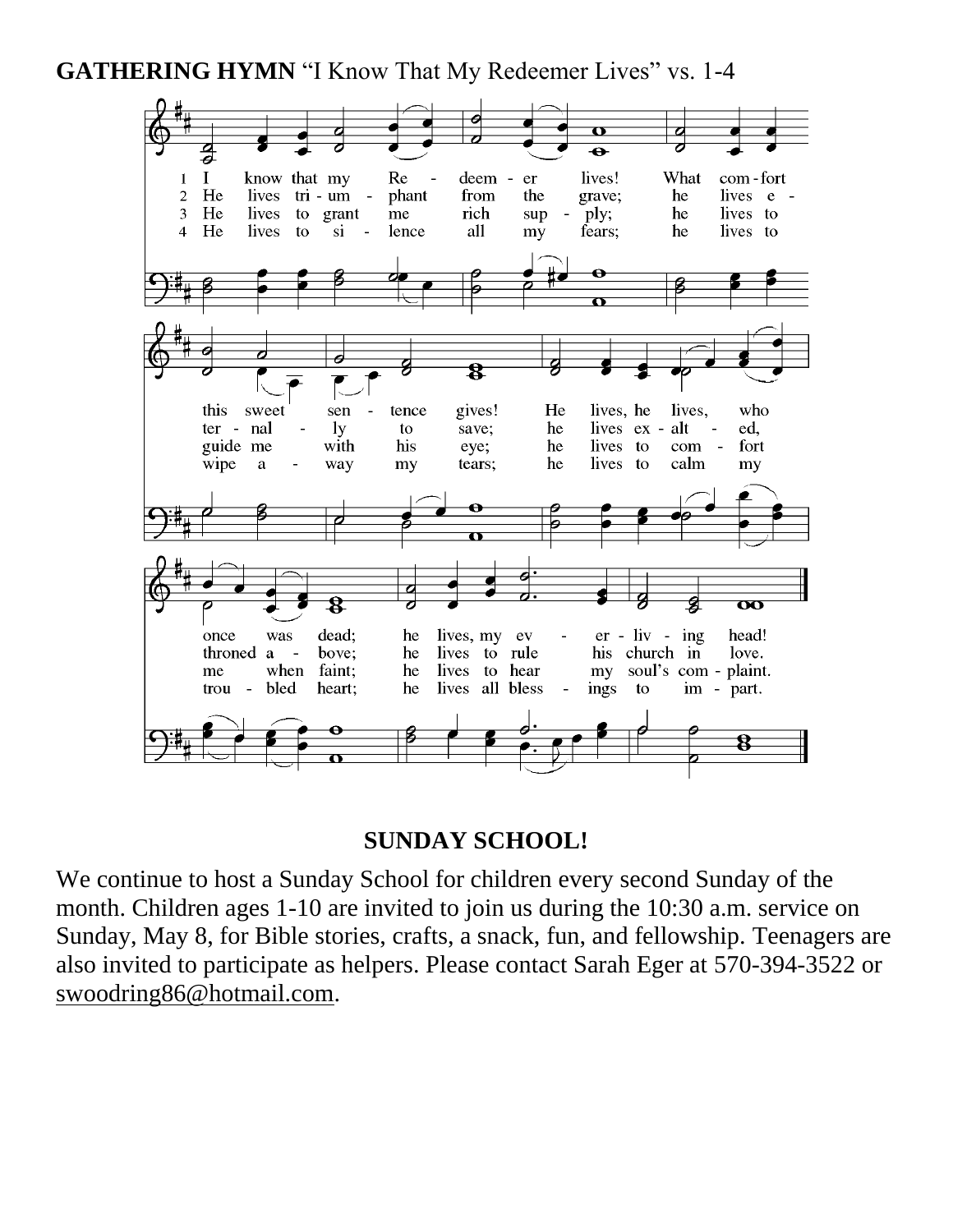#### **HYMN OF THE DAY** "Son of God, Eternal Savior"

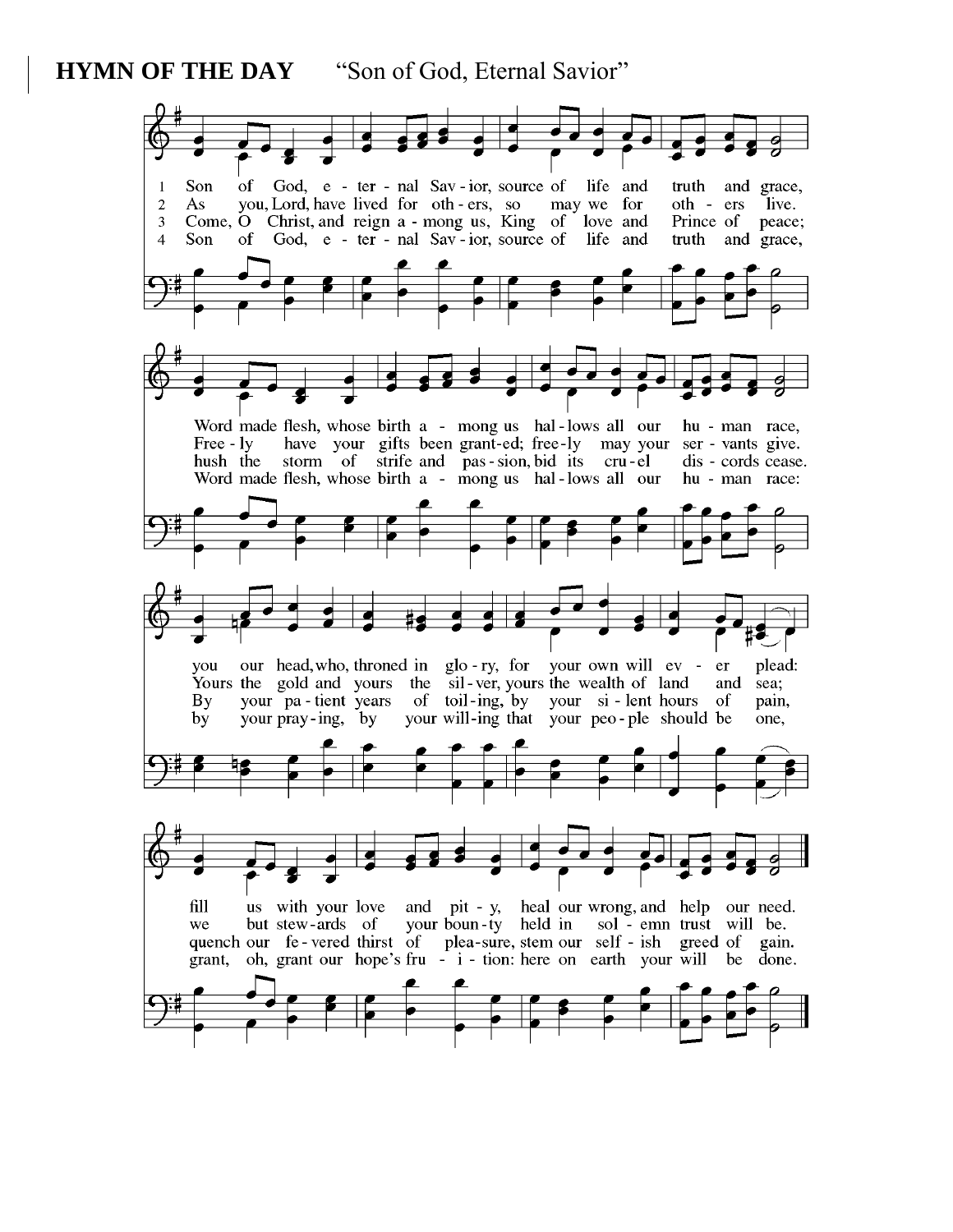**COMMUNION HYMN** "Here I Am, Lord"